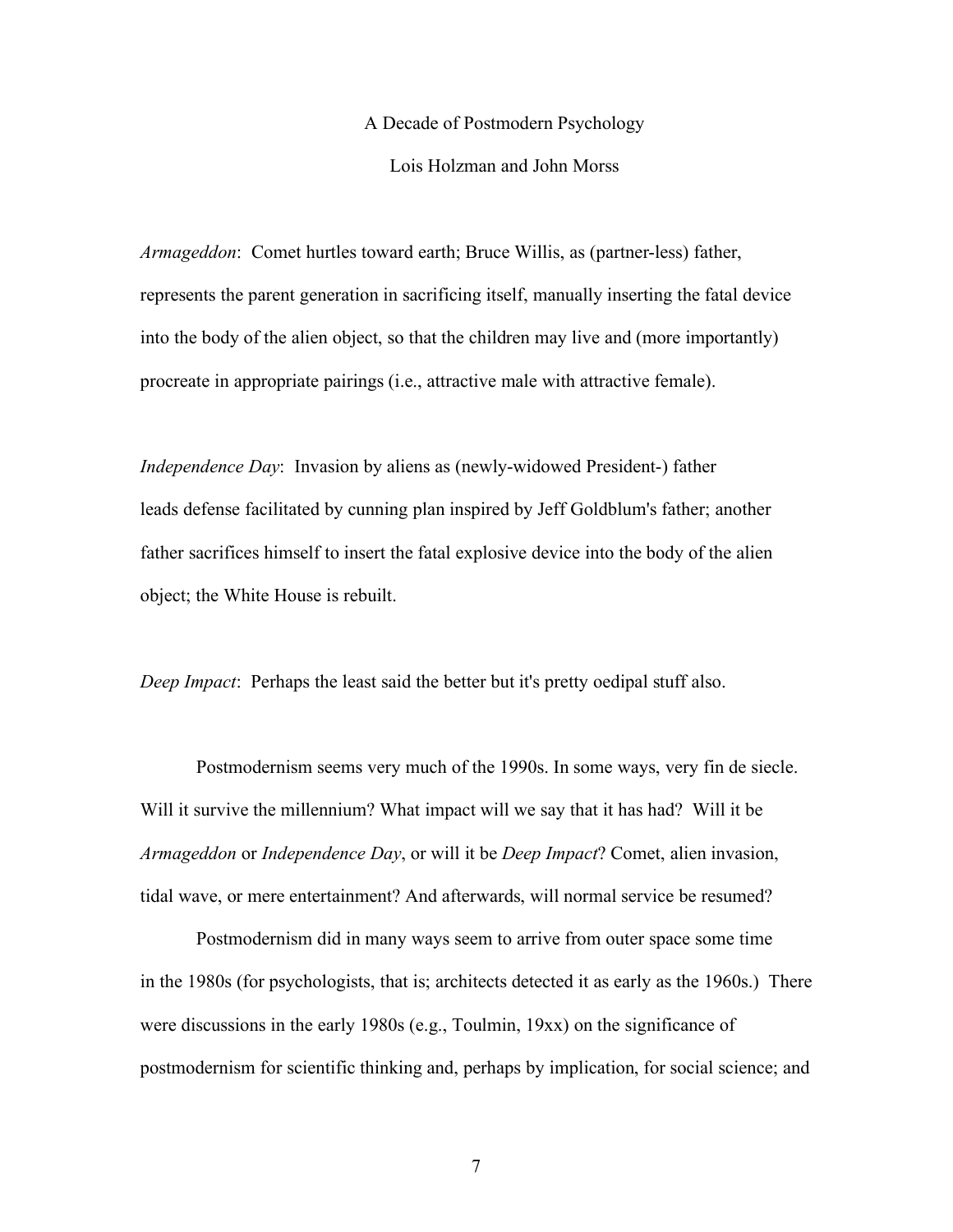Lyotard's milestone *The Postmodern Condition* was published in French in 19xx and in English in 19xx. But then, and perhaps still, postmodernism was confused with an array of intellectual isms: structuralist and poststructuralist movements coming out of Paris '68; textual methods such as deconstruction; analytic philosophy of language; socialcontext psychology of development, to name a few.

Quite soon, postmodernism began to cast its shadow back through the twentieth century: Ludwig Wittgenstein was one of the more plausible proto-postmodernists identified by eager acolytes. Retrospective postmodernism reached back and joined hands with turn-of-the-century anti-scientism and the intuitionism of (first name) Bergson, jumped back more centuries like some time-traveling computer virus and merged with romanticism, and extended forward into all our perceptions of the future. The network was complete, the signal was synchronized between all the stations: "Checkmate," as Goldblum's *Independence Day* cliché put it. Goldblum, strolling effortlessly from Jurassic theme-park to space-opera, carrying his screen-bound expertise with him as lightly as his muscle-enhanced torso. Postmodernism sweeps all before it, defines everything interesting as being itself, displaces all other worldviews. "Checkmate." Is that it?

\*\*\*

As we write this, it has been ten years since the advent of postmodernism in psychology was 'announced' at a 1989 conference in Aarhus, Denmark. There, a small group of psychologists held a symposium at which they discussed the implications of a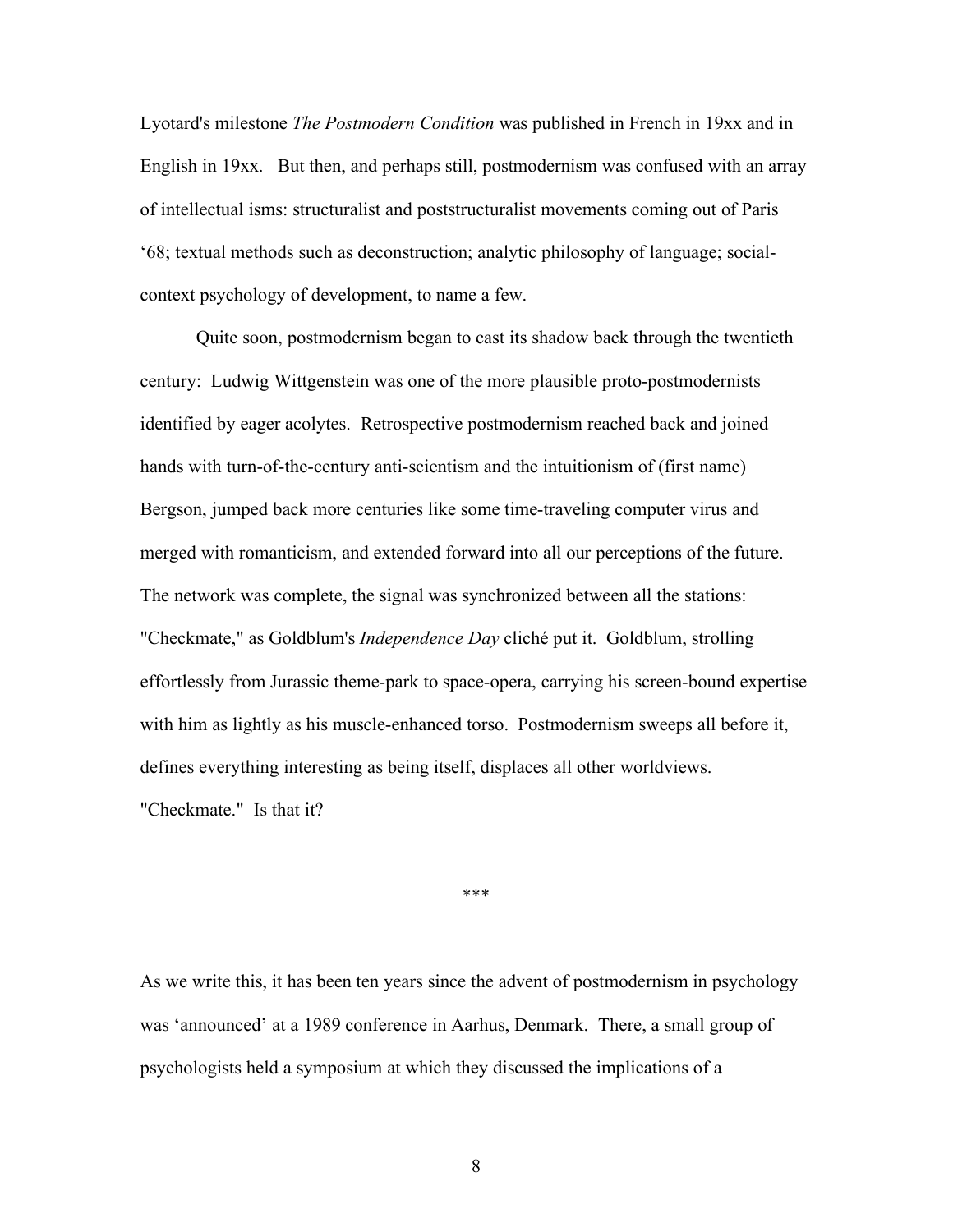postmodern culture on their discipline. In 1992 Steiner Kvale, a Danish psychologist and one of the hosts of the conference, edited *Psychology and Postmodernism*, which contained the symposium presentations as well as essays written expressly for the volume (Kvale, 1992). With a decade of hindsight – and growing popularity of postmodern ideas in psychology -- it is worth revisiting how postmodernism and psychology were conceived "back then."

In his introduction, Kvale describes the postmodern age and postmodern thought in ways that have become familiar to scholars: the loss of the Enlightenment belief that knowledge, particularly scientific knowledge, would bring progress and emancipation, the blurring of the boundary between reality and fantasy, the break down of many of the dichotomies of the modern age – among the most relevant for psychology are objective reality and subjective interpretation; self and other; and cognition and emotion. As for the state of psychology at the beginning of the 1990s, Kvale noted two indications that its scientific foundations were beginning to disintegrate: a boredom among the general population with psychological knowledge out of the growing recognition that psychologists have less and less to say about the human condition; and the increasing tensions between academic psychology and professional psychological practice (Kvale, 1992, pp. 1-16).

Over the decade, psychology seems to have dug itself a deeper hole by clinging to (what many say are) ill-conceived and clearly outmoded scientific foundations in the face of a decreasing consumer base (at least in the US). This is the case for academic psychology, which has seen a decline in university courses and positions in the last ten years, and for psychological practice, which is fast being whittled away (and some fear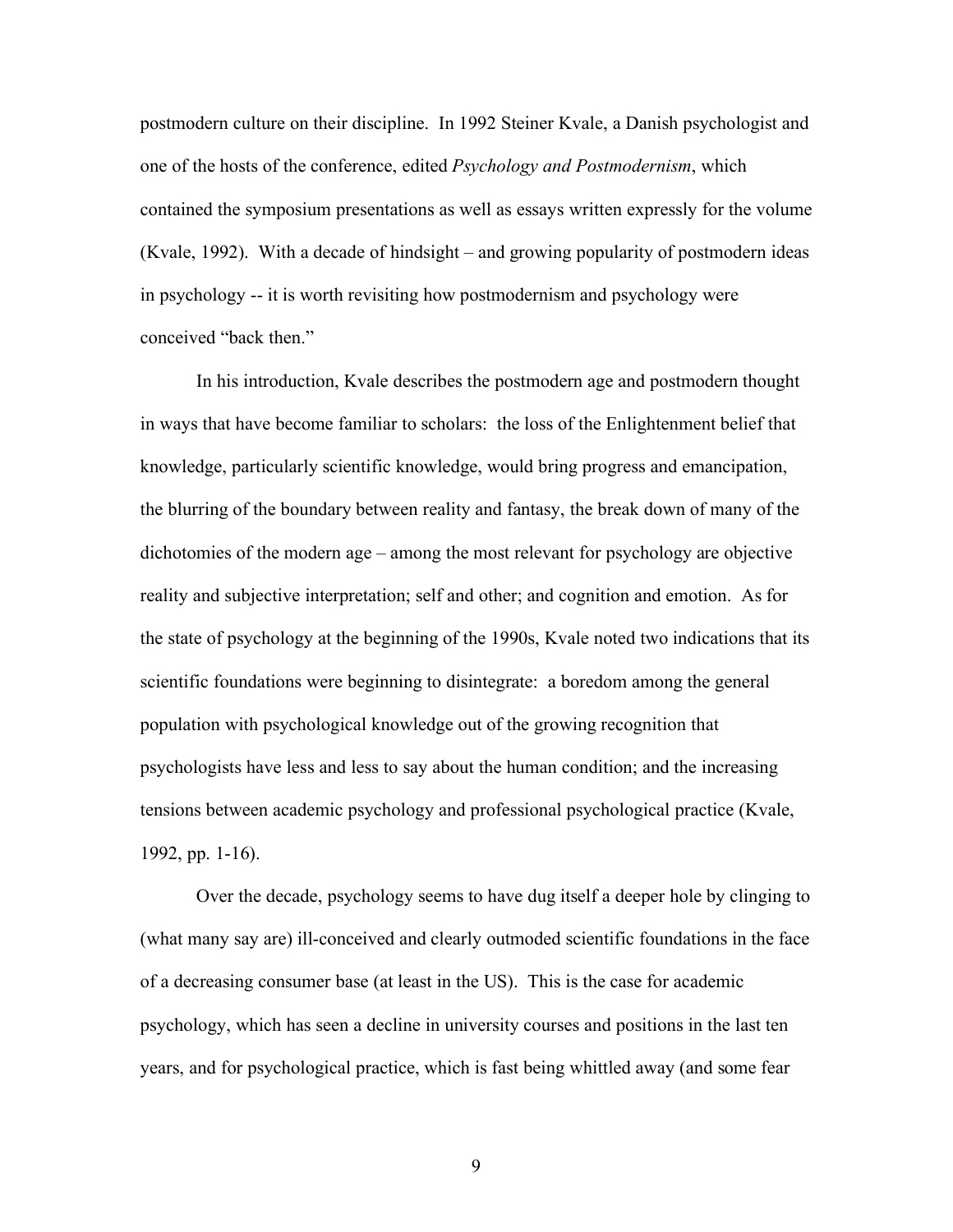it's only a matter of time before its total demise) by HMOs, psychotropic drugs and the self-help movement.

At the same time -- perhaps adding to mainstream psychology's troubles, perhaps providing a way out of the hole -- postmodernism has become more widely known among psychologists. Initially introduced by theoretically and philosophically minded social psychologists eager to explore the implications of *postmodern culture* on their discipline, postmodern concerns are today expressed by voices in nearly every subdiscipline of psychology. Most of these concerns stem from how psychology views human beings and, very closely related, how psychologists try to study and help human beings – that is, psychology's model, paradigm and method. More and more psychologists, most of whom accept the utility and effectiveness of the natural science model for the physical and biological sciences, are finding this model unsuitable and ineffective when it comes to human-social phenomena. This is especially the case when subjectivity, consciousness and intergroup relations are involved, as in psychological research and practice in cognition and learning, education, development, language and communication, counseling, psychotherapy and group/organizational dynamics. In addition, the postmodern perspective adds a foundational (philosophical) dimension to social/political dissatisfaction with the way the mainstream paradigm approaches gender, ethnicity and culture, sexuality, religion and spirituality, and many other contemporary topics.

Postmodern critics of psychology point out that the dominant psychological model of human beings (and how to study and help them) distorts not only the complexity of human life but also its unique self-reflexivity and sociality. Further, the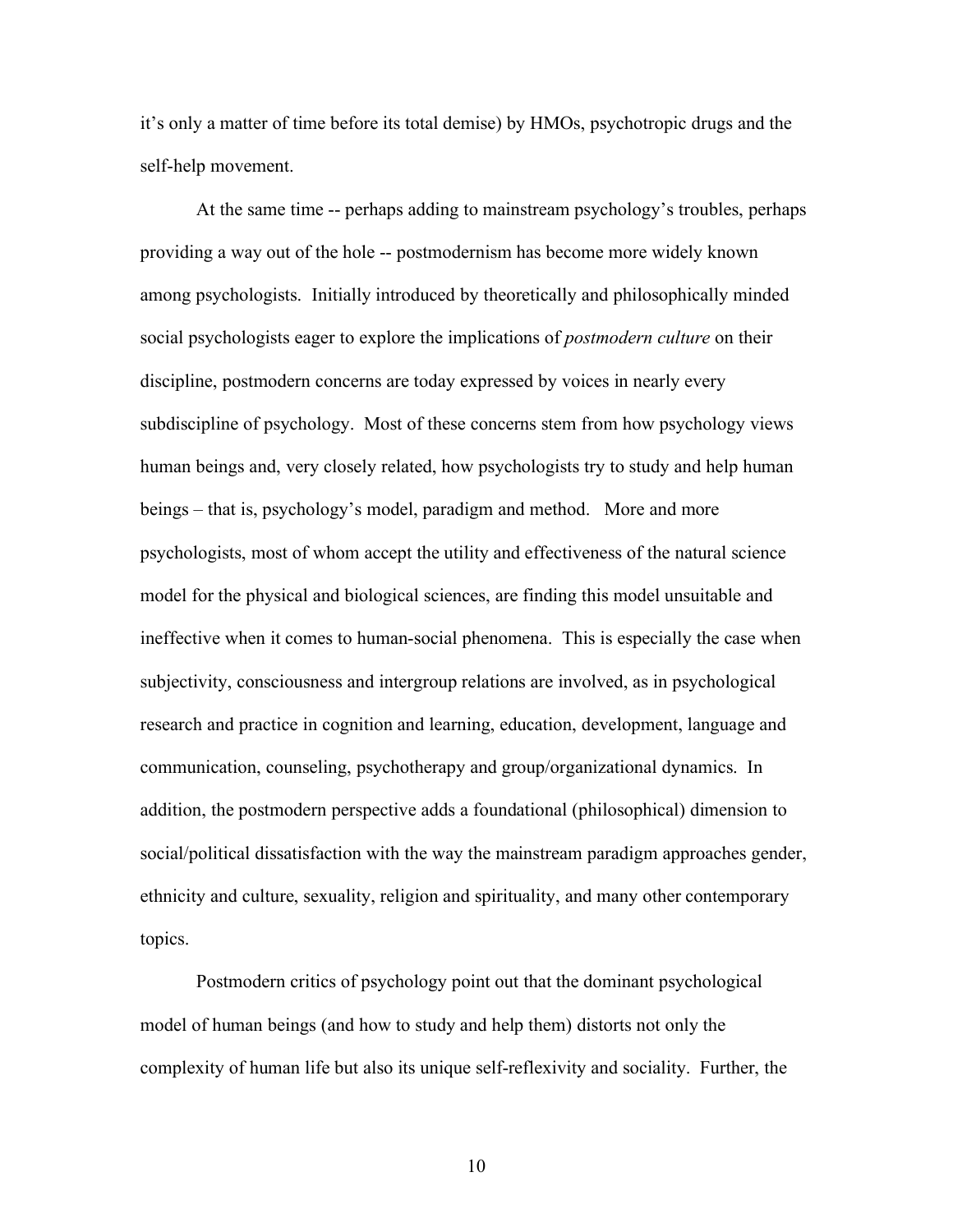modern science model brings with it the philosophical-methodological bias of modern epistemology, i.e., that truth, reality, objectivity, causality and duality are necessary premises of understanding. This bias, postmodernists contend, locks psychology into methods that systematically prohibit pursuing avenues of inquiry that might prove extremely fruitful. Finally, the model does not take into account what many psychologists take to be the human need and capacity for positive and qualitative growth or what others see as the essential relationality of human life as lived.

The proliferation of new interdisciplinary journals and Web sites devoted to postmodern psychology and therapy, narrative and narrative therapies, social constructionism, philosophy and psychology, etc., suggests that a postmodern sensibility has arrived on the psychological scene. After over a decade of theoretical writings on its potentials and pitfalls, it has not only spawned research and counseling, therapeutic and educational practices, but also begun to recognize and re-look at existing alternative practices with a postmodern eye. At this historical juncture, it seems possible and timely to evaluate the impact of postmodernism in psychology on the discipline and on the broader culture -- to survey it, interrogate its impact on practice and outline possible contours of its future influence.

Thus, this book, which brings together a group of highly respected contributors to the postmodernism conversation within psychology. Their chapters reflect on the achievements and limitations of attempts to develop postmodern approaches in psychology in general and within specific areas of research and practice. The authors have, between them, authored or edited nearly forty books on social, developmental, educational and clinical psychology, the most recent of which focus on postmodern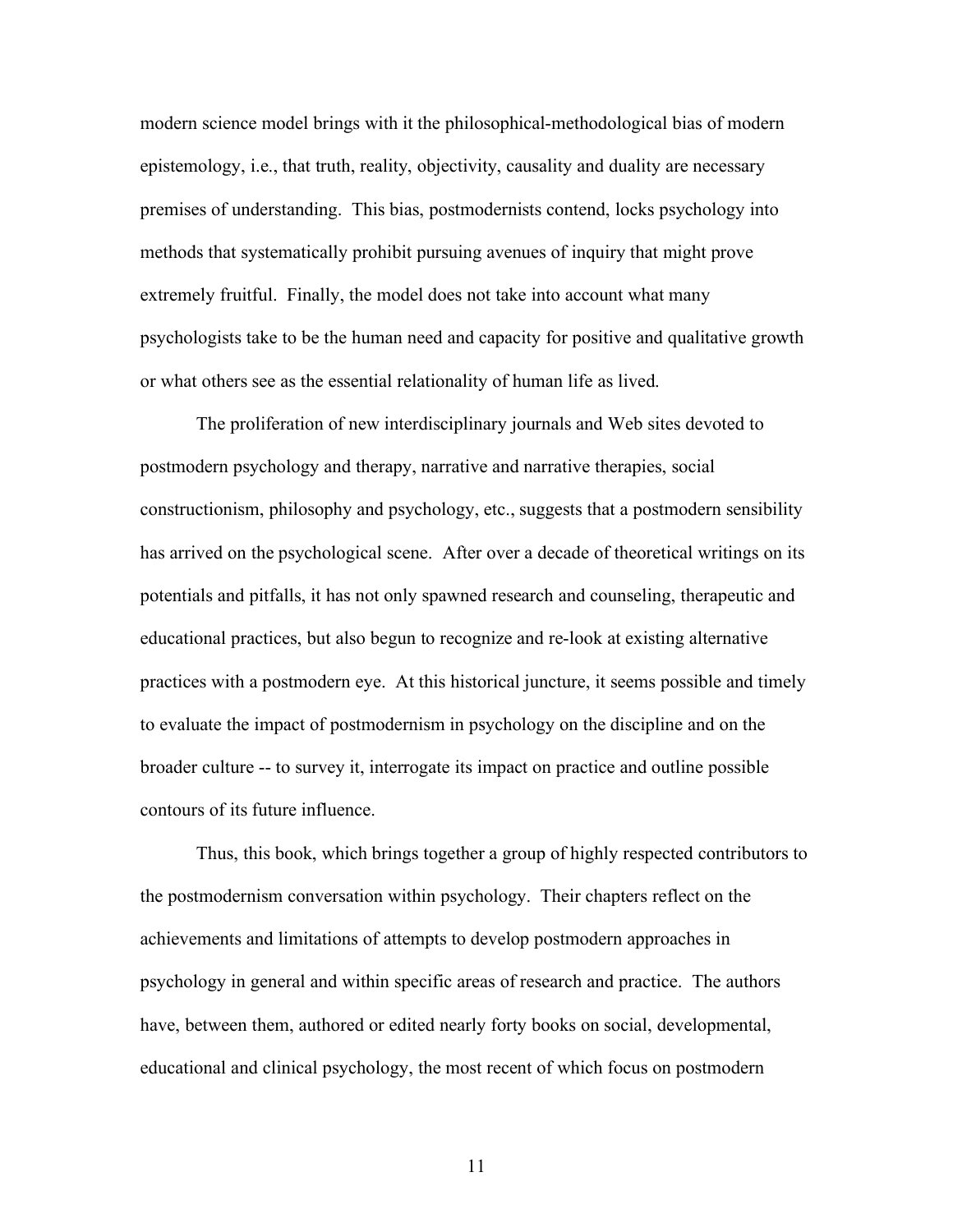concerns. They represent different points of view, from the cautious attitude of Marxist and feminist psychology (which remain suspicious of what is perceived as postmodernism's playfulness and relativism) to the more celebratory attitude of social constructionism, and beyond -- to the anarchism of the deconstructionists and the antiparadigmism of the radical activity theorists/social therapy practitioners. For the most part, the authors are conversing with their respective traditions and, occasionally, with each other. We have not asked them to do a lot of work contextualizing their discussions because we wanted to preserve (and show) the conversations they are currently engaged in. Our task, as editors, is to help them converse with you, and we hope that this introductory chapter and our running commentary throughout this volume invite you to come in, in whatever manner you choose.

Even more to this point (and something that gives us great pleasure) are the voices of response that dialogue with and address the issues and concerns set forth by the contributing authors. These guest commentators have varying levels of familiarity with the postmodernist movement, but none are ideologically committed to postmodernism. Their comments are meant to add a degree of accountability and self-reflection.

*Postmodern Psychologies, Societal Practice and Political Life* addresses contemporary issues of controversy for psychology, among them multiculturalism, culture and psychological functioning; the "reality" of psychological phenomena; identity and identity formation; language, communication and discourse; the potential and dynamics of human development; and the role and status of psychological research in today's world. Specific chapters provoke readers to think anew about the objects of study and methods psychology has been invoking and employing for decades. Concepts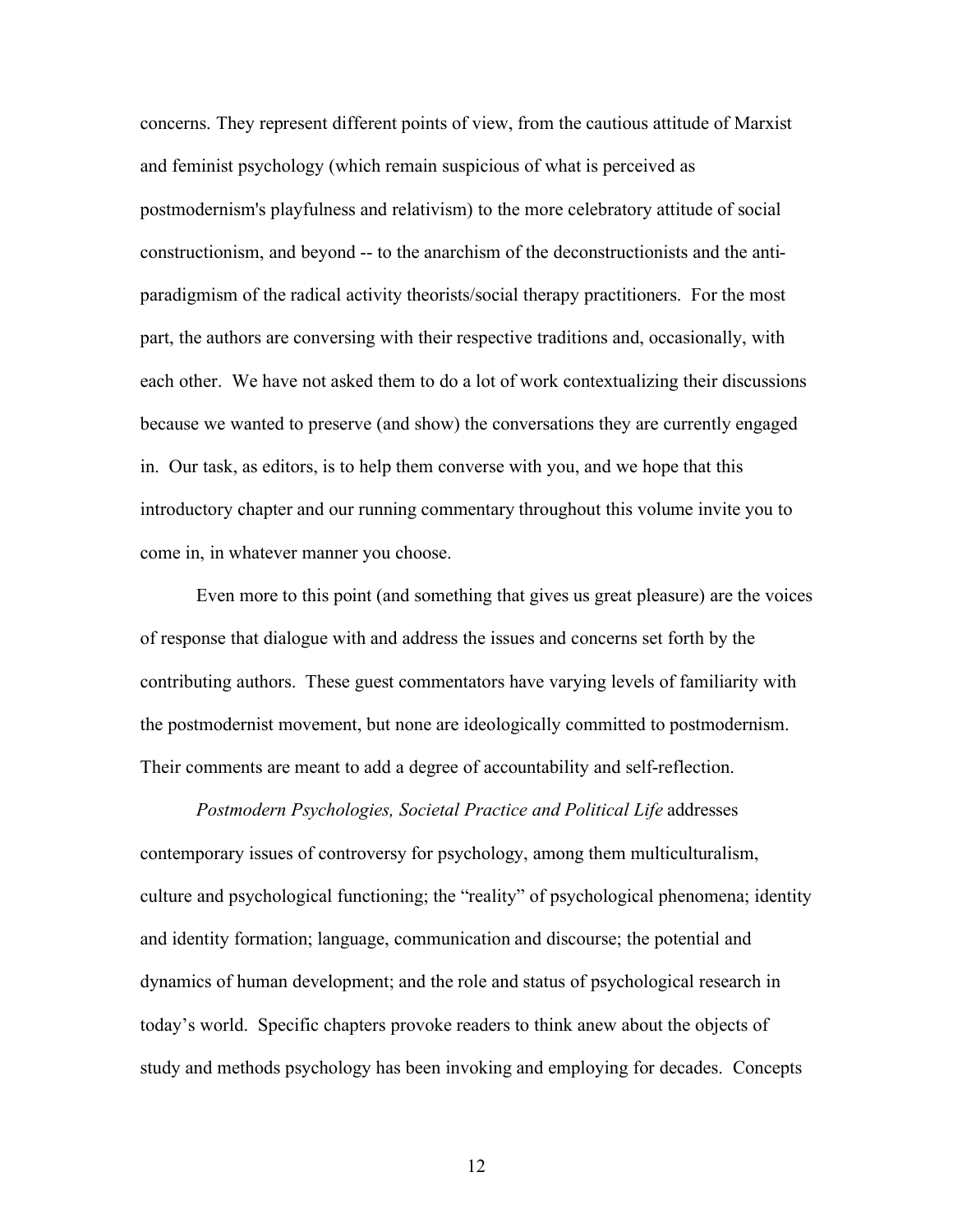such as performed activity, developmental performance, relational responsibility, dialogically structured understanding and social epistemology are introduced as new possibilities for social-psychological practice. In this way, the book provides an up-todate, rigorous assessment of postmodernism in psychology and, at the same time, offers resources for further exploration of alternative ways to engage in the psychological study of human life as lived.

\*\*\*

In June, 1997 the East Side Institute for Short Term Psychotherapy, a research and training center "for human development and community" based in New York City, hosted a conference/retreat "Unscientific Psychology: Conversations with Other Voices." The idea was to gather a small and diverse group of interested people – practitioners, scholars and nonprofessionals – to talk together about whether and how post scientific and postmodern psychology can impact on the social and political issues facing the world's people. The 140 people in attendance were a diverse group in several ways. They were academics, practitioners, faculty, students and people with no other credentials than a feeling that the topic was interesting and of some importance. They came from 17 countries--from the US with its well over 100,000 psychologists to Azerbaijan which has a mere handful. Among the practitioners were those who work with inner-city young people from Brooklyn, Harlem and the Bronx, war-ravaged refugees in the former Yugoslavia, children and families in a being-reconstructed South Africa, poor communities in the cities of Venezuela, women and men who have been psychiatrically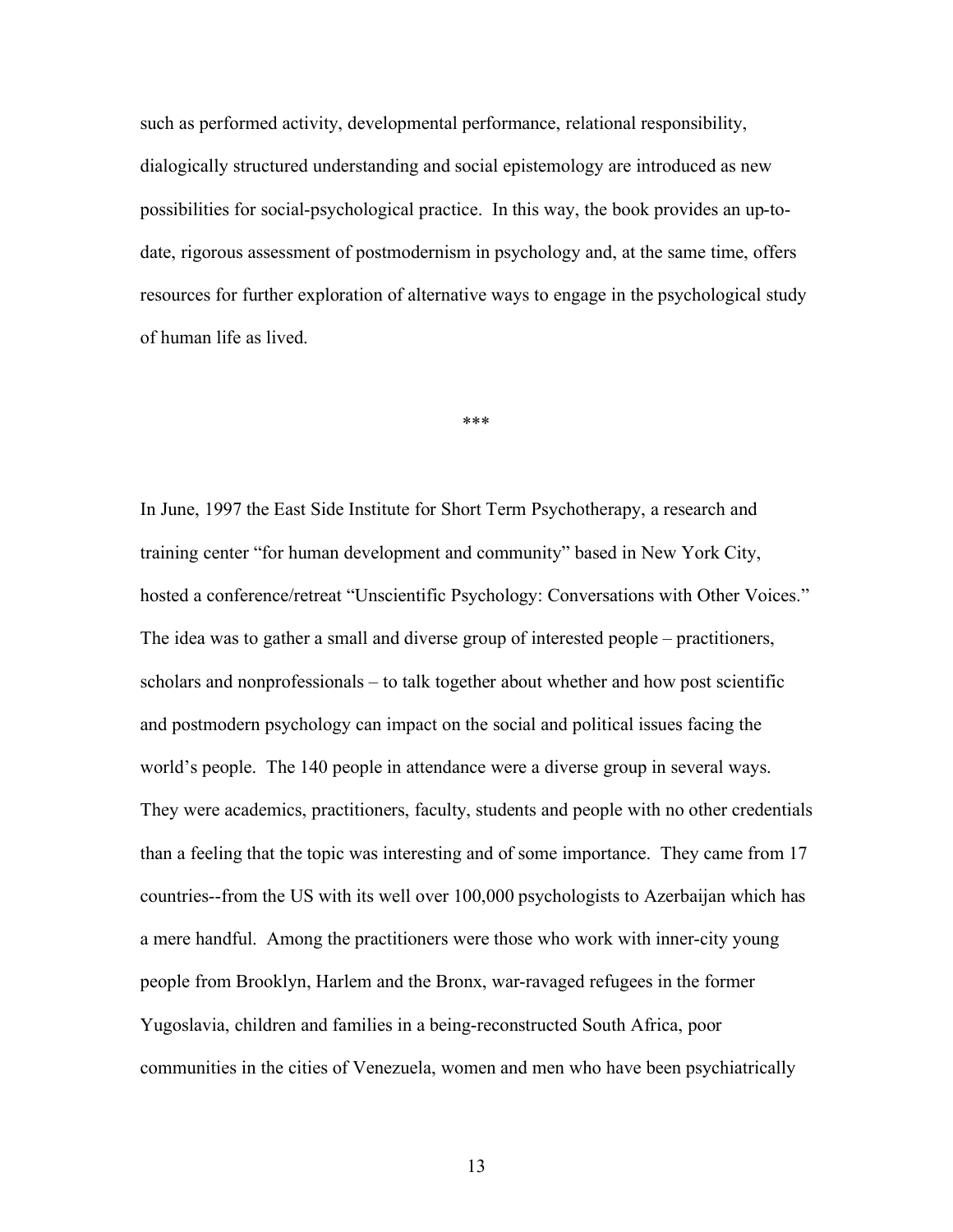institutionalized, people in drug treatment programs, and others who seek help (or are said by authorities to need it). Researchers and students came from universities and institutes all over the US and Canada, as well as Buenos Aires, Cape Town, Sydney, Leipzig, Vienna, Caracas, Manchester, Glasgow, and other cities from New Zealand to Scandinavia. Most participants identified with one or another progressive and/or nonmainstream traditions, among them postmodernism, social constructionism, deconstructionism, Marxism, feminism, radical psychology, narrative therapy, social therapy, cultural-historical psychology, activity theory and critical theory (in spite of a collective aversion to labels!).

The events of the two-day gathering focused on how to address postmodern and post scientific psychology and the related question of how to create "conversations with other voices." In other words, the "how" referred equally and inseparably to addressing the topic of postmodern psychology and its relationship to societal practice *and* to creating environments in which this topic could be addressed. Could we *create* conversation, instead of *having* the same familiar ones we've all had before? Could we utilize new ways of presenting the work we do -- our beliefs, theories, findings, questions, doubts, hopes? Could we create a *cultural* event out of the conference on psychology that brought us together? How were we to perform together?

To heighten the collective exploration of these questions, the conference/retreat mixed the usual academic fare with experimental experiential/performatory activities. There were eight formal presentations, a performance workshop at which participants created and performed an improvised play based on their lives (led by Fred Newman and based on his "Performance of a Lifetime™ interactive growth theatre project), and three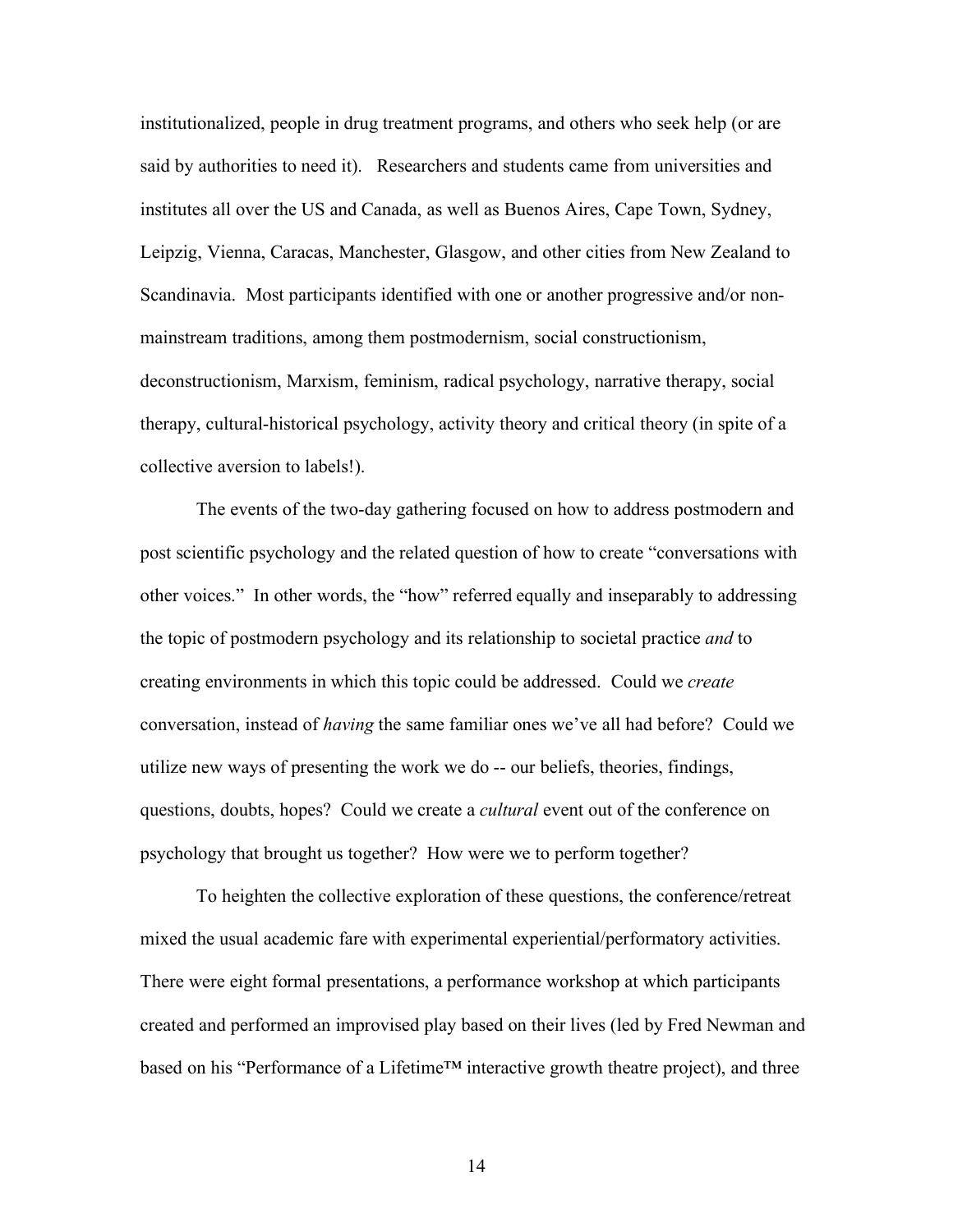simultaneous conversations on topics participants decided they wanted to pursue, followed by performances created out of these conversations that were shared with the conference body. Only the formal presentations have made their way in any recognizable form into this volume; they appear (in widely varying degrees of revision) as chapters by Erica Burman, Lenora Fulani, Kenneth Gergen, Mary Gergen, Lois Holzman, John Morss, Ian Parker and John Shotter. (Chapter 10 by Fred Newman was written expressly for this volume, as were all the commentaries of Part Three: Dialogue.)

\*\*\*

Somewhere near the end of the process of completing this book, it occurred to us to ask each other why we were its editors. Was it merely a coincidence that we are both developmental psychologists? Developmental psychology, after all, has not exactly embraced postmodernism. On the contrary, one could make out a reasonable case that developmental psychology is the last holdout for the modernist psychological paradigm. This could, of course, be thought of as "resistance" if it is to be maintained that the field of human development is especially challenged by postmodern ideas. Certainly, it has been – by developmentalists already working in critical ways who, to varying degrees, have tried to take postmodern ideas on board (e.g., Erica Burman, Rex and Wendy Stainton Rogers, Valerie Walkerdine, and ourselves). .But challenging and transforming are very different things, and in spite of mounting criticism of the ideological and methodological biases of the orthodox notion of developmental change and of the damaging practices done in its name, psychology has thus far been successful in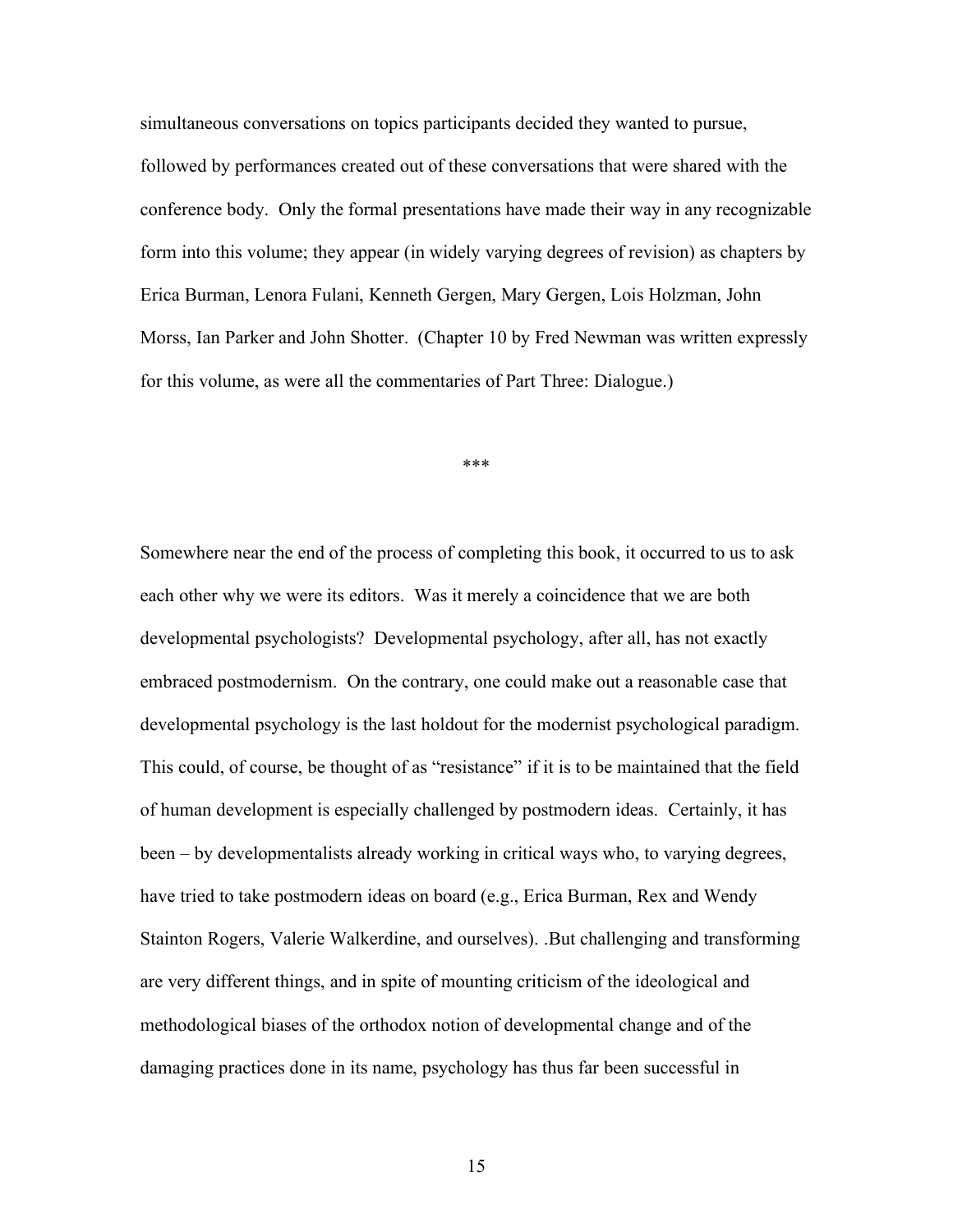defending the grandest of its grand narratives. As developmental psychologists with a postmodern sensibility, we feel it incumbent upon ourselves to carry the questions of postmodernism to the conservative heart of contemporary, firmly modernist psychology.

We also wondered whether our chosen title was misleading. For the implication to be drawn from the juxtaposition of "postmodern psychologies" and "societal practice" is that postmodern psychologies have, or should have, something to say about societal practices. But can they? Prior to postmodernism, the built-in dualism of theory/analysis and what it was "about" was taken for granted, but postmodernism is, if nothing else, a challenge to that dualism – in a socially constructed, relationally responsible, dialogically structured world of human performance, the distinction between subjective and objective loses its theoretical (and perhaps practical) force. As a challenge to grand narratives - statements that come to be taken as facts (truths) about how the world is (e.g., the grand narratives of progress, modern science, evolutionary theory) -- postmodernism questions whether there is anything for them to be "about." Mustn't it wonder the same about itself? In other words, if postmodernism is to guard against becoming yet another grand narrative, can there anything for postmodern thought – in psychology and elsewhere – to be about? This is a fascinating question – raised, but ultimately (and fortunately, we feel) unanswered in this volume.

Nevertheless, some specific societal practices are addressed by our authors. Not surprisingly, it is scholarship itself that gets the most attention; after all, it is the societal practice they know best. Yet all venture out – deeply concerned with political life, psychological and educational practices, and practices that foster or hinder multiculturalism/diversity/ equality. They introduce new tools and new kinds of tools of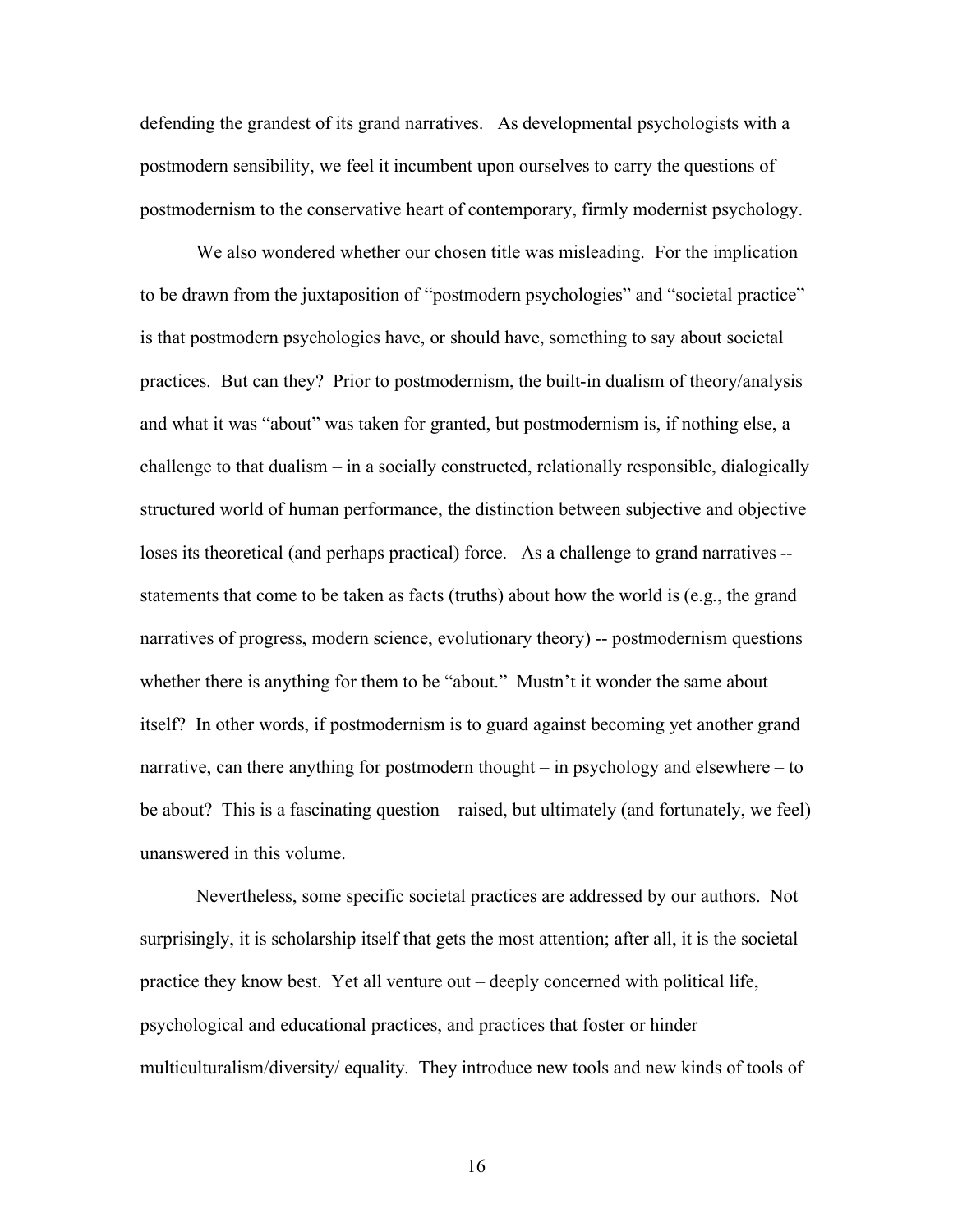practical (some say practical-critical, or revolutionary) understanding, including *conversation*, *performance*, *spectacle* and *story*. They offer us ways to move forward without knowing where we're going – as John Shotter puts it, to "not become entangled in our own rules" and to be "more 'at home' in the complicated 'landscape' of human phenomena without the continual need to consult and puzzle over maps" (Shotter, this volume).

\*\*\*

In the last few years, accounts of the postmodern in psychology have become fragmented. Many different orientations now co-exist. There are still the enthusiastic celebrants - not always the same people as before, but people newly discovering the sometimes heady excitements of postmodern talk. There are attempts to re-define postmodernism in more detailed and often more narrow ways that perhaps tap its power or, alternatively, accommodate it to the vicissitudes of the psychological establishment. There are attempts to retrospectively identify long-dead writers (e. g., Bakhtin, Vico, Vygotsky) as postmodernists (or pre-postmodernists) and thus make connections with movements that do not self-identify as postmodern. There are decisions by earlier adherents or fellow-travelers to distance themselves from it either because it is proving inadequate or proving too successful in its popularity. There are serious attempts to rehabilitate approaches that postmodernism seems to have outflanked, such as critique or neo-Marxism. And, as always, there remains the stubborn refusal in some quarters ever to take the idea or its proponents seriously.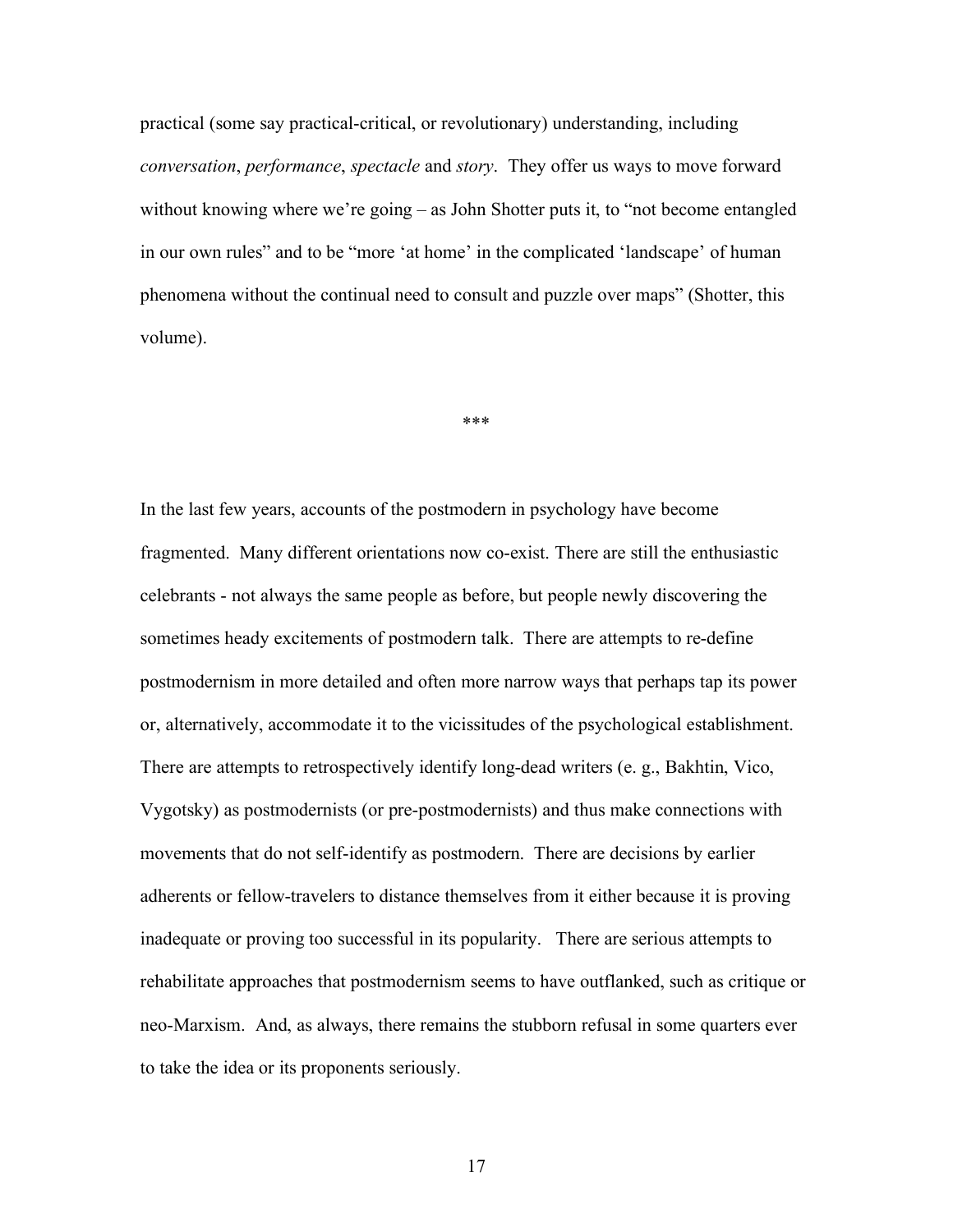It may be appropriate for the landscape of psychological postmodernism to be confused, noisy and full of unpredictable movements and re-positionings (at least, one might say, it demonstrates our mature distance from the bored stability of modernism, with its order and its calmly rational facade): but this is not of much help to the student or to the psychologist keen to learn about the relevance of these issues. Confusion and fragmentation might even at times seem to constitute a deliberate smokescreen, protecting those whose thinking is characterized more by vigor than by rigor. So what sense can and should one make of the contemporary scene, and the place of postmodernism in it? Does postmodernism make a difference? These are some of the questions that, in different but often complementary ways, the authors attempt to answer in the chapters that follow.

Whether any of this matters to how ordinary people the world over live their lives is the real subject of this book. The issue that drew the contributors to this volume and so many others to the 1997 conference "Unscientific Psychology: Conversations with Other Voices" continues to be in the forefront:

If social policy is to undergo a humanistic and democratic transformation, it is more important than ever that we examine the subjective constraints limiting our collective ability, not only to make these changes, but to move forward as a world--and, of course, the relationship between these and objective constraints. We want to address whether and how the new psychologies--which some call postmodern or post-scientific--can impact on the pressing social problems of the day. (Holzman, Invitation to "Unscientific Psychology" conference/retreat)